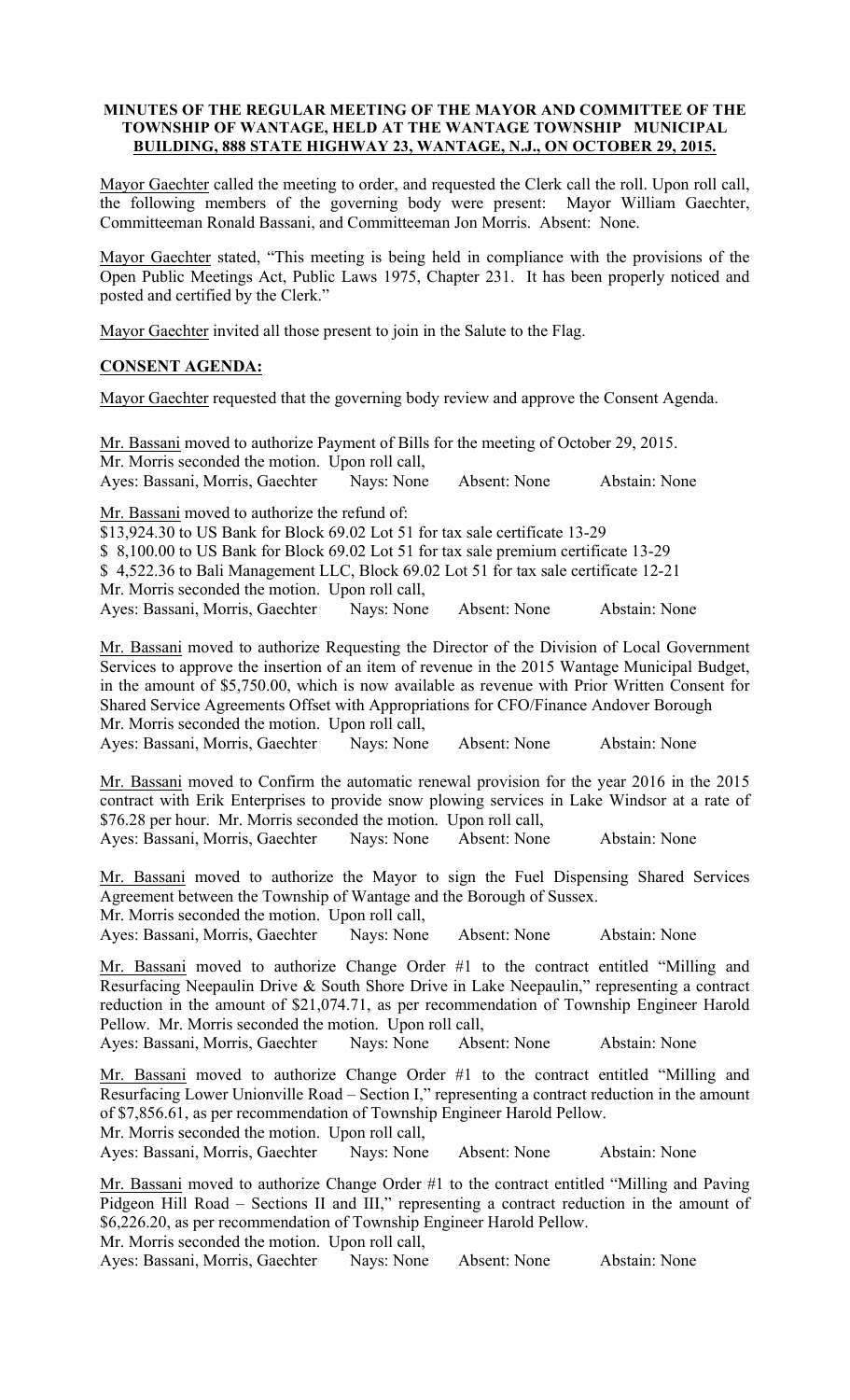# PAGE 2 OF THE MINUTES OF OCTOBER 29, 2015

# ADMINISTRATOR'S REPORT:

### Construction of Docks on Township Lakes

The members of the governing body requested this topic be tabled to the future.

### First Aid Squad CPR Demonstration

Mr. Doherty reported, following up on Mayor Gaechter's request, that representatives of the Wantage Township First Aid Squad will be present at the November 12, 2015 meeting of the governing body to offer a demonstration of their new CPR machine.

### Negotiations with Sussex Borough: Request for Executive Session

Mr. Doherty requested an executive session to discuss details of negotiations with Sussex Borough regarding negotiations for a potential Payment In Lieu of Taxation program under the Redevelopment Plan statutory provisions.

### Services of Planner as part of COAH Legal Motion

Mr. Doherty reported that Ken Nelson has submitted a proposal to Wantage Township, covering his planning services related to the Township's efforts to pursue court certification in connection with its anticipated affordable housing obligations. The total amount of cost is estimated to be between \$10,500 and \$18,000. Wantage does not have this amount of extra money in its 2015 budget. At best, the Township has \$6,000 available to pay for said services in calendar year 2015, and then the governing body can budget additional money for 2016.

Mr. Bassani moved to approve the proposal of Ken Nelson to provide planning services as explained above for an amount not to exceed \$6,000 in calendar year 2015.

Mr. Morris seconded the motion. Upon roll call,

Ayes: Bassani, Morris, Gaechter Nays: None Absent: None Abstain: None

### Authorization of Replacement Deed

Mr. Doherty presented a proposed resolution entitled "RESOLUTION AUTHORIZING EXECUTION OF REPLACEMENT DEED TO CONVEY TITLE TO PROPERTY LOCATED AT 30 COURTRIGHT ROAD AND 33 COURTRIGHT ROAD," for the consideration of the governing body.

Mr. Morris moved to adopt the following resolution:

RESOLUTION AUTHORIZING EXECUTION OF REPLACEMENT DEED TO CONVEY TITLE TO PROPERTY LOCATED AT 30 COURTRIGHT ROAD AND 33 COURTRIGHT ROAD.

WHEREAS, in settlement of a certain litigation between the Township of Wantage and Adam Muzer, the Township agreed to convey title to property known and designated as Lot 2.10 in Block 146 and Lot 6.10 in Block 147, as the same are designated and shown on the Tax Map of the Township of Wantage, to Adam Muzer: and

WHEREAS, a Deed dated March 15, 2013 was delivered to Adam Muzer to convey title to the parcels, but was lost or inadvertently misplaced and not recorded by Mr. Muzer in the Office of the Clerk of Sussex County; and

WHEREAS, the Township has agreed to provide a replacement deed;

NOW THEREFORE, be it resolved by the Township Committee of the Township of Wantage, County of Sussex, State of New Jersey as follows:

1. That the Mayor and Administrator/Clerk are authorized to execute a replacement Deed substantially in the format attached hereto as Exhibit A to transfer any right, title and interest the Township has to the aforementioned property to Adam Muzer.

2. That the Mayor, or other appropriate official of the Municipality, on behalf of the Municipality is hereby authorized and directed to execute any and all documents to implement this Resolution and the Clerk of the Municipality directed to attest to same.

3. Adam Muzer will be responsible for paying the Township's costs in preparing the replacement Deed in the amount of \$300.00 and all recording costs.

4.That this Resolution shall take effect immediately or as otherwise provided by law.

Mr. Bassani seconded the motion. Upon roll call,

Ayes: Bassani, Morris, Gaechter Nays: None Absent: None Abstain: None

## Recommendation to Join Cooperative Pricing Council

General discussion took place among tye members of the governing body and Fire Chief Larry Bono, regarding the Fire Department's proposed course of action for pursuing the purchase of a fire vehicle, and their request for the Township to join the Houston-Gavelston Area Council.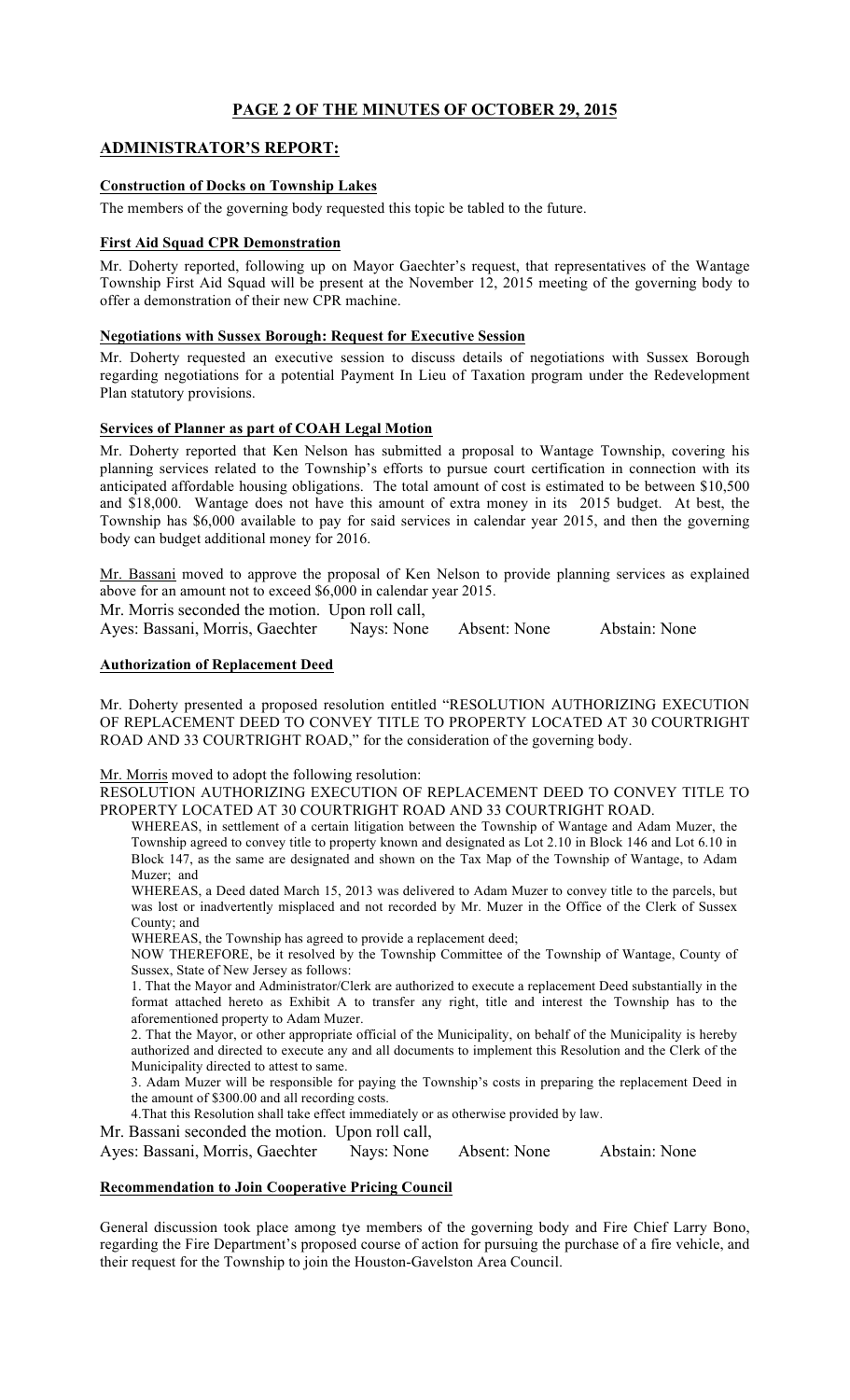# PAGE 3 OF THE MINUTES OF OCTOBER 29, 2015

Mr. Bassani moved to join the Houston-Galveston Area Council, as follows:

WHEREAS, H-GAC is a regional planning commission and political subdivision of the State of Texas operating under Chapter 391, Texas Local Government Code; and

WHEREAS, pursuant to the Act, H-GAC is authorized to contract with eligible entities to perform governmental functions and services, including the purchase of goods and services; and

WHEREAS, in reliance on such authority, H-GAC has instituted a cooperative purchasing program under which it contracts with eligible entities under the Act; and

WHEREAS, Wantage Township is an eligible entity under the Act,

NOW, THEREFORE, Wantage Township (identified as the "End User") does hereby authorize the following contract:

#### ARTICLE 1: LEGAL AUTHORITY

The End User represents and warrants to H-GAC that (1) it is eligible to contract with H-GAC under the Act because it is one of the following: a local government, as defined in the Act (a county, a municipality, a special district, or other political subdivision of the State of Texas or any other state), or a combination of two or more of those entities, a state agency (an agency of the State of Texas as defined in Section 771.002 of the Texas Government Code, or a similar agency of another state), or a non-profit corporation created and operated to provide one or more governmental functions and services, and (2) it possesses adequate legal authority to enter into this Contract.

#### ARTICLE 2: APPLICABLE LAWS

H-GAC and the End User agree to conduct all activities under this Contract in accordance with all applicable rules, regulations, and ordinances and laws in effect or promulgated during the term of this Contract.

#### ARTICLE 3: WHOLE AGREEMENT

This Contract and any attachments, as provided herein, constitute the complete contract between the parties hereto, and supersede any and all oral and written agreements between the parties relating to matters herein.

#### ARTICLE 4: PERFORMANCE PERIOD

The period of this Contract shall be for the balance of the fiscal year of the End User, which began January 1, 2015 and ends December 31, 2015. This Contract shall thereafter automatically be renewed annually for each succeeding fiscal year, provided that such renewal shall not have the effect of extending the period in which the End User may make any payment due an H-GAC contractor beyond the fiscal year in which such obligation was incurred under this Contract.

#### ARTICLE 5: SCOPE OF SERVICES

The End User appoints H-GAC its true and lawful purchasing agent for the purchase of certain products and services through the H-GAC Cooperative Purchasing Program. End User will access the Program through HGACBuy.com and by submission of any duly executed purchase order, in the form prescribed by H-GAC to a contractor having a valid contract with H-GAC. All purchases hereunder shall be in accordance with specifications and contract terms and pricing established by H-GAC. Ownership (title) to products purchased through H-GAC shall transfer directly from the contractor to the End User.

#### ARTICLE 6: PAYMENTS

H-GAC will confirm each order and issue notice to contractor to proceed. Upon delivery of goods or services purchased, and presentation of a properly documented invoice, the End User shall promptly, and in any case within thirty (30) days, pay H-GAC's contractor the full amount of the invoice. All payments for goods or services will be made from current revenues available to the paying party. In no event shall H-GAC have any financial liability to the End User for any goods or services End User procures from an H-GAC contractor.

#### ARTICLE 7: CHANGES AND AMENDMENTS

This Contract may be amended only by a written amendment executed by both parties, except that any alterations, additions, or deletions to the terms of this Contract which are required by changes in Federal and State law or regulations are automatically incorporated into this Contract without written amendment hereto and shall become effective on the date designated by such law or regulation.

H-GAC reserves the right to make changes in the scope of products and services offered through the H-GAC Cooperative Purchasing Program to be performed hereunder.

#### ARTICLE 8: TERMINATION PROCEDURES

H-GAC or the End User may cancel this Contract at any time upon thirty (30) days written notice by certified mail to the other party to this Contract. The obligations of the End User, including its obligation to pay H-GAC's contractor for all costs incurred under this Contract prior to such notice shall survive such cancellation, as well as any other obligation incurred under this Contract, until performed or discharged by the End User. ARTICLE 9: SEVERABILITY

#### All parties agree that should any provision of this Contract be determined to be invalid or unenforceable, such determination shall not affect any other term of this Contract, which shall continue in full force and effect. ARTICLE 10: FORCE MAJEURE

To the extent that either party to this Contract shall be wholly or partially prevented from the performance within the term specified of any obligation or duty placed on such party by reason of or through strikes, stoppage of labor, riot, fire, flood, acts of war, insurrection, accident, order of any court, act of God, or specific cause reasonably beyond the party's control and not attributable to its neglect or nonfeasance, in such event, the time for the performance of such obligation or duty shall be suspended until such disability to perform is removed; provided, however, force majeure shall not excuse an obligation solely to pay funds. Determination of force majeure shall rest solely with H-GAC.

ARTICLE 11: VENUE

Disputes between procuring party and Vendor are to be resolved in accord with the law and venue rules of the State of purchase.

Mr. Morris seconded the motion. Upon roll call,

Ayes: Bassani, Morris, Gaechter Nays: None Absent: None Abstain: None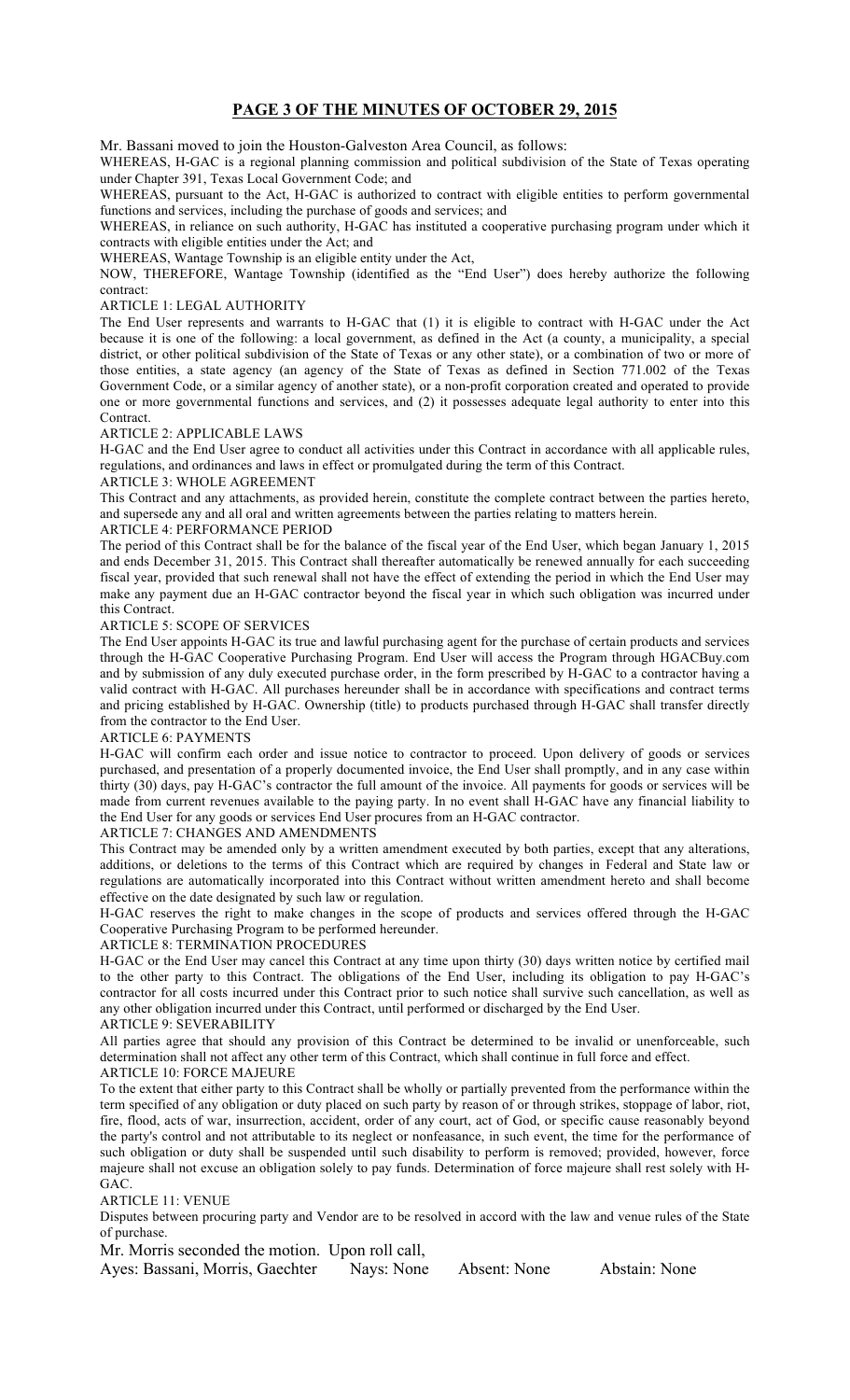# PAGE 4 OF THE MINUTES OF OCTOBER 29, 2015

## Fiore Drainage Problem

Mr. Doherty reported the required easement in order to proceed with the Township's project to address the drainage concerns of Ms. Fiore on South Shore Drive has been promised.

Mr. Morris moved to authorize Wantage Excavating to undertake the drainage improvement project at 102 South Shore Drive in accordance with their proposal dated 7/27/15, in the amount of \$9,900. Mr. Bassani seconded the motion. Upon roll call, Ayes: Bassani, Morris, Gaechter Nays: None Absent: None Abstain: None

## **ATTORNEY REPORT:** none

## COMMITTEE REPORTS:

Mr. Bassani moved to accept the Grant from the New Jersey Green Acres Program for Open Space Preservation in Wantage Township, being Green Acres Project Number 1924-10-015 in the amount of \$550,000.

Mr. Morris seconded the motion. Upon roll call, Ayes: Bassani, Morris, Gaechter Nays: None Absent: None Abstain: None

Mr. Bassani offered his appreciation for the efforts of the Open Space Advisory Committee in securing this grant.

Mr. Bassani reported that he and Open Space Chairman Tom Davis met earlier today with representatives of The Land Conservancy and the Sussex County Open Space Committee, and received update reports on the status of open space activities and uses for Green Acres funding.

Mayor Gaechter offered his congratulations to Mr. Bassani and Mr. Davis for all of their efforts and accomplishments on behalf of open space preservation in Wantage Township.

Mr. Bassani reported that one of the uses of Green Acres funding can be to pay for half the costs of demolition of structures that are present on property to be preserved as open space.

Mr. Bassani moved to adopt the RESOLUTION AUTHORIZING THE FILING OF LIEN AGAINST PROPERTY LOCATED IN THE TOWNSHIP OF WANTAGE TO RECOVER CLEANUP COSTS INCURRED BY THE TOWNSHIP OF WANTAGE IN ACCORDANCE WITH THE PROVISIONS OF SECTION 8-2.1 OF THE CODE OF THE TOWNSHIP OF WANTAGE AND N.J.S.A. 40:48-2.14.

WHEREAS, pursuant to N.J.S.A. 40:48-2.14 and Wantage Code Section 8-2.1, the Construction Code Official of the Municipality or his designee is authorized to serve notices to abate nuisances including, but not limited to: brush, weeds, ragweed, dead and dying trees, stumps, roots, obnoxious growth, filth, garbage, trash and debris; and

WHEREAS, pursuant to N.J.S.A. 40:48-2.14 and Wantage Code Section 8-2.1, the Construction Code Official of the Municipality or his designee is further authorized to direct the removal of such nuisances from property after notice of abatement is served and the mandatory compliance period has expired; and

WHEREAS, pursuant to N.J.S.A. 40:48-2.14 and Wantage Code Section 8-2.1, a the Construction Code Official of the Municipality or his designee is further authorized to certify the amount of the cost to abate the nuisances from the property; and

WHEREAS, pursuant to N.J.S.A. 40:48-2.14 and Wantage Code Section 8-2.1, the amount certified by the Construction Code Official shall be a lien against said property; and

WHEREAS, the Township has, in accordance with the procedures defined above, removed nuisances from premises known and designated as Lot 11 in Block 64 in the Township of Wantage, also known as 6 Bergen Avenue; and

WHEREAS, the Construction Code Official has certified that the sum of \$1,200.00 was incurred in the removal of the nuisances at the property.

NOW THEREFORE BE IT RESOLVED, that the Township Committee of the Township of Wantage, Sussex County as follows:

1. The Mayor and Township Committee authorize the filing of a lien against the above-referenced property, in the amount certified by the Construction Code Official, to recoup cleanup costs incurred by the Township of Wantage in accordance with the provisions of N.J.S.A. 40:48-2.14 and Wantage Code Section 8-2.1

BE IT FURTHER RESOLVED, that the Township Committee of the Township of Wantage, Sussex County as follows:

1. The Mayor is authorized to take execute any and all related documents, subject to the review of counsel to effectuate the liens.

2. This Resolution shall take effect immediately or as otherwise provided by law.

Mr. Morris seconded the motion. Upon roll call,

Ayes: Bassani, Morris, Gaechter Nays: None Absent: None Abstain: None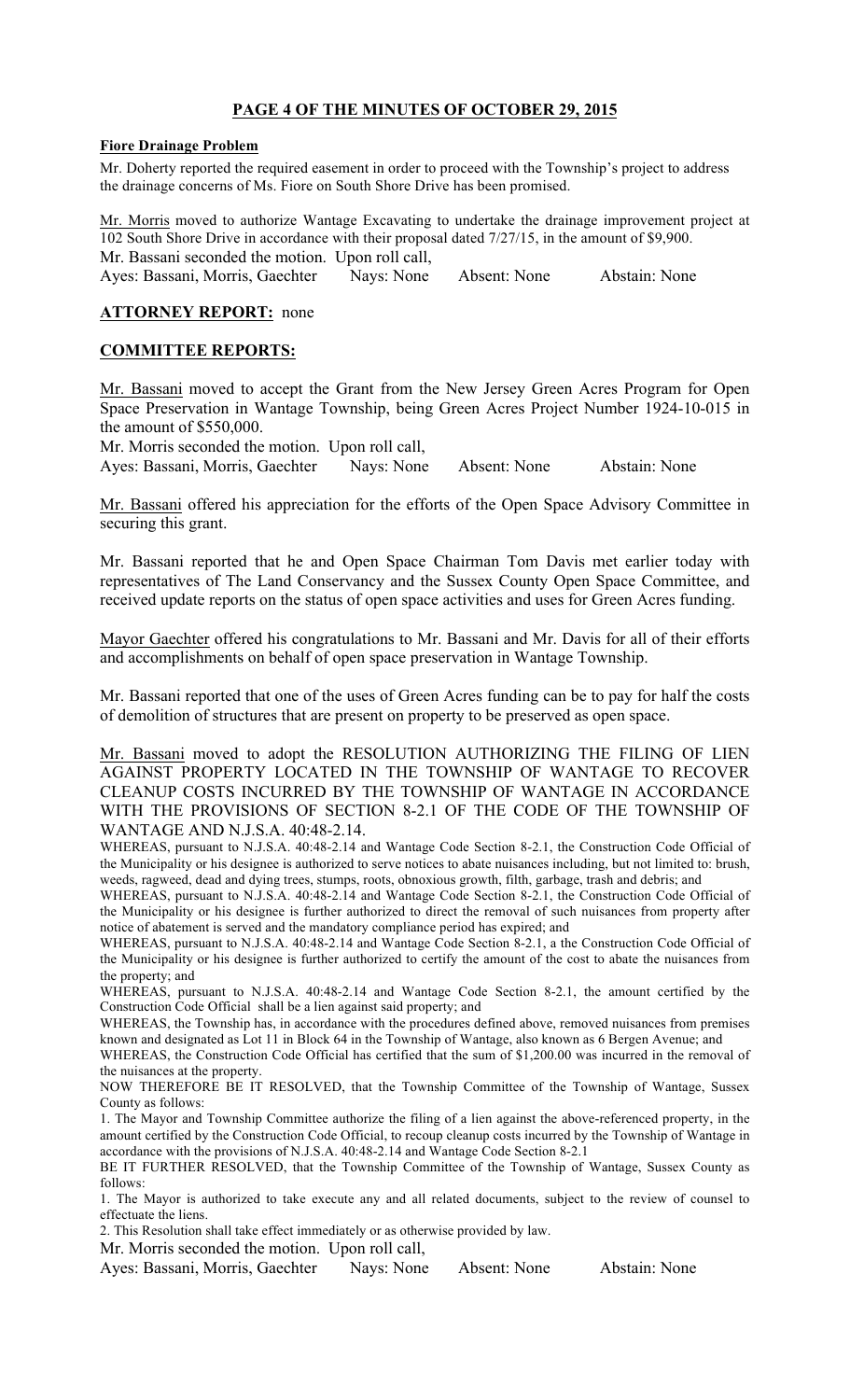# PAGE 5 OF THE MINUTES OF OCTOBER 29, 2015

## COMMITTEE REPORTS, Continued

Mayor Gaechter offered comments regarding the Rails to Trails program and suggested this may be a course of action for Wantage to pursue in the future. General discussion took place regarding this suggestion.

Mayor Gaechter offered a "Welcome" to ACME Supermarket, which has replaced the A&P in Wantage.

Mr. Morris reported that the First Aid Squad would be holding a fund drive/Membership Drive on November 15, and they would like to set up an inflatable children's attraction in the parking lot as part of that event. The governing body agreed by consensus they had no problem with this suggestion.

In follow up to a conversation at the previous meeting, involving what resources are available in the event of an emergency involving a power outage, Mr. Morris reported that Beemerville FD has an emergency generator, and Colesville FD is in the process of obtaining one through a grant. Also, both Quick Chek and Lukoil have emergency generators present.

Mr. Morris introduced members of the Sussex Fire Department, being Chief Jake Little, Erik Thompson, and Mike Clark, who spoke of the proposed route and details of the 2016 County Firemen's Parade, which will be hosted by the Sussex Fire Department.

General discussion took place of this event. Wantage Fire Chief Larry Bono stated that his department fully supports the Sussex Fire Department in this proposed event.

The members of the governing body expressed their support for this event, and requested the clerk to prepare a resolution and letter of support to be adopted at the next meeting.

Mayor Gaechter stated that Bill DeBoer has requested an opportunity to demonstrate a new CPR machine that the Wantage First Aid Squad has obtained, and that this demonstration will take place at a meeting in the near future.

### OLD BUSINESS: none

### NEW BUSINESS:

## Final Adoption: Ordinance 2015-11 (Salaries)

Mr. Bassani moved to adopt on Final Reading, Ordinance 2015-11, entitled "ORDINANCE FIXING THE SALARIES OF OFFICERS AND EMPLOYEES OF THE TOWNSHIP OF WANTAGE, COUNTY OF SUSSEX AND STATE OF NEW JERSEY, FOR THE YEAR 2015." Mr. Morris seconded the motion.

Prior to final roll call, Mayor Gaechter opened the meeting to the public for any questions or comments regarding said Ordinance.

Kathy Gorman inquired regarding the Zoning Officer position. Mayor Gaechter responded.

Ann Smulewicz offered her opinion in opposition to any salary raises.

No one else wished to speak at this time.

Mayor Gaechter closed the meeting to the public and requested a roll call vote. Upon roll call,<br>Aves: Bassani, Morris, Gaechter Navs: None Absent: None Abstain: None Ayes: Bassani, Morris, Gaechter Nays: None Absent: None

## Introduction of Ordinance 2015-12

Mr. Morris moved to introduce on First Reading, Ordinance 2015-12, entitled "AN AMENDMENT TO ORDINANCE 2015-10, ENTITLED "AN ORDINANCE OF THE TOWNSHIP OF WANTAGE ADOPTING A REDEVELOPMENT PLAN FOR PHASE 1 OF THE ROUTE 23 REDEVELOPMENT AREA" with a proposed final hearing date set for November 12, 2015. Mr. Bassani seconded the motion. Upon roll call, Ayes: Bassani, Morris, Gaechter Nays: None Absent: None Abstain: None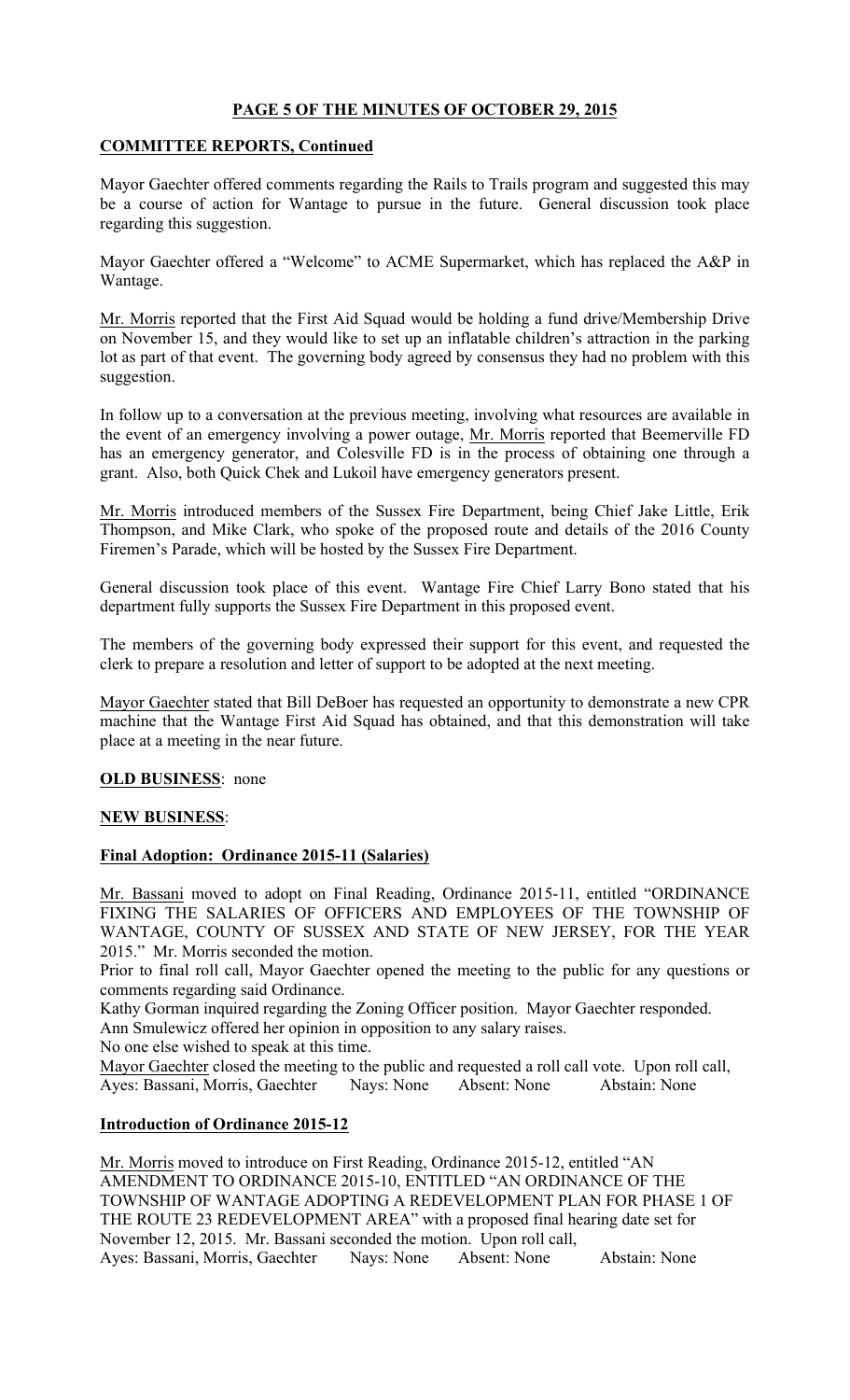# PAGE 5 OF THE MINUTES OF OCTOBER 29, 2015

## Review of Best Management Survey

Mr. Doherty reviewed with the governing body the Township's responses to the 2015 Best Management Practices Survey conducted by the New Jersey Department of Community Affairs. Mr. Doherty reported that the Township answered sufficient answers in the affirmative such that no loss of state aid would be assessed.

# Approval of Minutes

Mr. Bassani moved to approve the minutes of the Regular Meeting and Executive Session of the Wantage Township governing body held on October 8, 2015. Mr. Morris seconded the motion. Upon roll call, Ayes: Bassani, Morris, Gaechter Nays: None Absent: None Abstain: None

# OPEN PUBLIC SESSION:

Mayor Gaechter opened the meeting to the public for any questions or comments at this time.

Ann Smulewicz, Route 23, offered her views regarding various topics and issues including Green Acres funding, and Land Use approvals of the business property of Jeffrey Parrott. Mrs. Smulewicz suggested a liaison should be established between the governing body and the School Boards.

Mr. Bassani and Mayor Gaechter offered responses to Mrs. Smulewicz's views regarding Green Acres and open space preservation.

General discussion took place regarding the concept of a liaison between the governing body and the schools. Mayor Gaechter indicated he has been in contact with school representatives on an on-going basis.

Mr. John Nuss expressed agreement with views stated by Mrs. Smulewicz.

Mr. Nuss initiated a general discussion regarding the presence of Odors at the RER Recycling Facility. Mayor Gaechter and Mr. Doherty detailed actions taken by the Township in response to this concern.

Bob Maikis, 35 South Shore Drive, mentioned that a leg on a table in the front of the meeting room appeared to be in need of repair.

Mrs. Smulewicz offered views regarding the odors at RER.

# EXECUTIVE SESSION

Mr. Bassani moved to enter into closed executive session, as follows:

WHEREAS, the Open Public Meetings Act, P. L. 1975, Chapter 231 permits the exclusion of the public from a meeting in certain circumstances; and

WHEREAS, this public body is of the opinion that such circumstances presently exist;

NOW, THEREFORE, BE IT RESOLVED, by the Mayor and Committee of the Township of Wantage, that the public shall be excluded from discussion of matters involving negotiations with Sussex Borough regarding a potential Payment In Lieu Of Taxation program under the Redevelopment Plan statutory provisions.

BE IT FURTHER RESOLVED that Minutes will be kept on file in the municipal clerk's office, and once the matter involving the confidentiality of the above no longer requires that confidentiality, then the minutes shall be made public.

Mr. Morris seconded the motion. Upon roll call,

Ayes: Bassani, Morris, Gaechter Nays: None Absent: None Abstain: None

The governing body entered into closed session at this time. After meeting in closed session, the members of the governing body returned to open session and continued with the regular order of business.